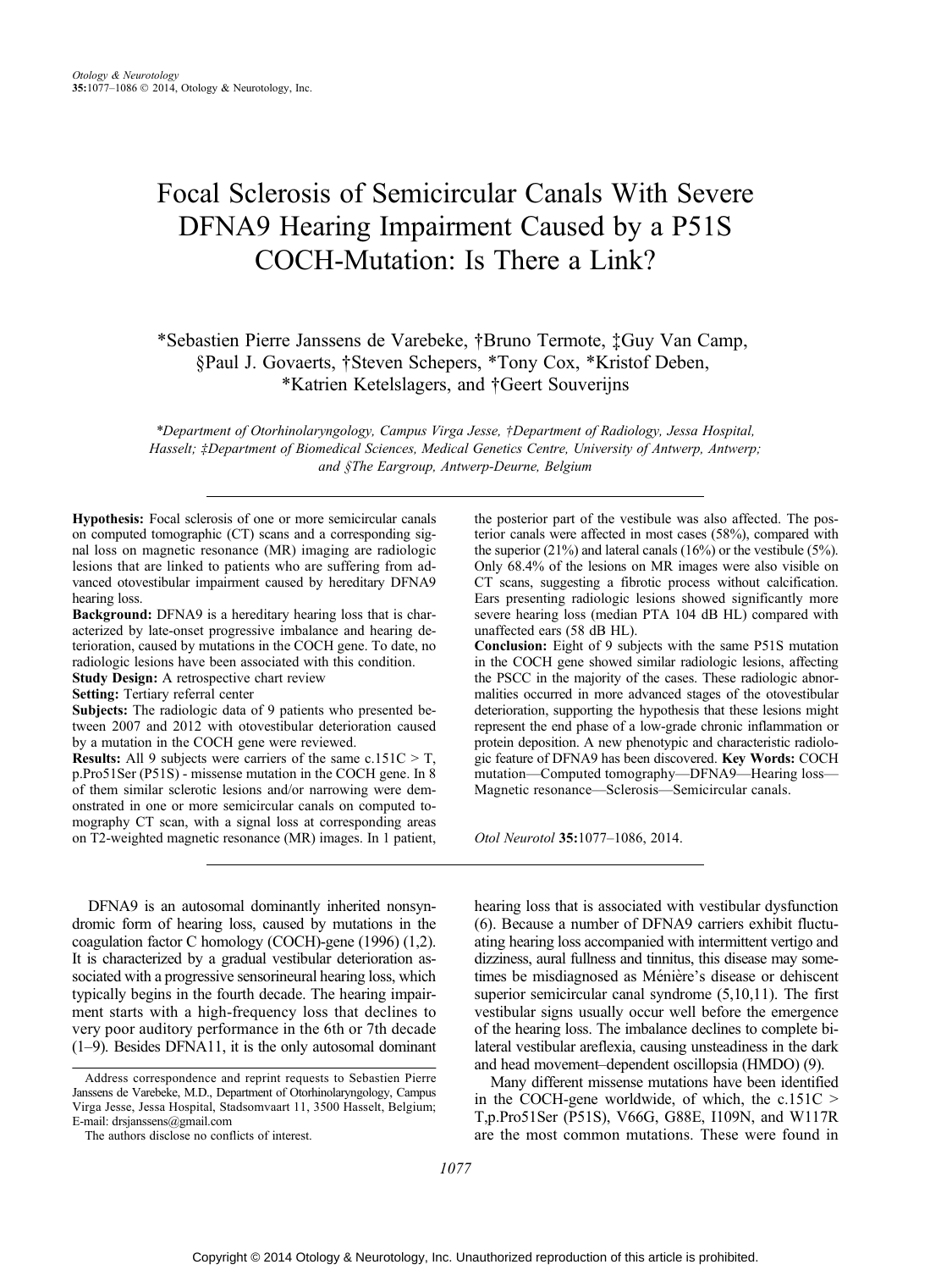families from the United States, Australia, Belgium, and The Netherlands  $(12-15)$ . The majority of these mutations is rare and mostly affect only one family. In contrast, the P51S mutation is a frequent mutation in the low countries (Belgium and The Netherlands), affecting hundreds of patients, clustering in different families (1,6,8). Haplotype analysis has given evidence for a common founder for the Belgian and Dutch families (8).

Histopathologic studies on subjects with hereditary DFNA9 deafness revealed typical accumulation of large amounts of eosinophilic acellular glycosaminoglycan deposits containing cochlin, with a severe atrophy of fibrocytes at the same areas, mainly in the spiral ligament and spiral limbus in the cochlea and in the area of stromal fibrocytes in the crista ampullaris of the semi-circular canal and maculae of the vestibular system. The progressive loss of fibrocytes may be the result of cytotoxicity because of the accumulation of this acellular substance that probably consists of misfolded COCH protein  $(15-18)$ .

The phenotype of this P51S-mutation has been well documented in several publications, describing typical audiologic and vestibular aspects with very little variability in its expression  $(2-11)$ .

Hildebrand et al. (11) reported 1 case of a patient with a COCH mutation presenting with bilateral superior semicircular canal (SSCC) dehiscence on computed tomography (CT) imaging. Besides this lesion, although not specifically linked to DFNA9, no other radiologic abnormalities have been described in DFNA9 hearing impaired patients  $(2-7,9)$ .

In this study, we report a case series in which 8 of 9 patients presented similar focal sclerosis or narrowing of one or more SCC on CT scans and a signal loss on MR imaging in the corresponding areas. All of them were carriers of the same P51S mutation in the COCH gene.

# MATERIALS AND METHODS

A retrospective analysis was conducted at our Department of Otorhinolaryngology when we noticed similar radiologic lesions in one or more semicircular canals (SCC) in several patients with COCH otovestibular impairment. Using patient charts, we retrieved all such patients that were seen between 2007 and 2012. Nine patient charts were identified with a documented P51S COCH mutation. For all the selected subjects both CT and MR imaging were available, so all selected subjects could be enrolled in this study. The study was approved by the local medical ethics committee.

MR imaging was performed on 3 machines: A 1.0T system (NT SCAN, Philips, Best, The Netherlands), a 1.5T system (Achieva, Philips, Best, The Netherlands), or a 3T system (Magnetom Skyra, Siemens, Erlangen, Germany). The high-resolution heavily T2 weighted images from the Philips scanner were acquired using a Driven equilibrium (DRIVE) sequence (3D turbo spin echo technique (TSE), echo time (TE) 250 ms, repetition time (TR) 1500 ms; thickness 1.6 mm; spacing 0.8 mm). The Siemens scanner uses an isotropic 3D TSE technique with a restore pulse (TE 317 ms, TR 1400 ms, thickness 0.45 mm, spacing 0 mm).

CT images were acquired using an Aquilion 64 slice scanner (Toshiba Medical Systems, Tokyo, Japan) with the following parameters: kV 120, mA 180, sharp U-HRES filter, thickness 0.5 mm, interval 0.3, scan range 240 mm, field of view (FOV)

Otology & Neurotology, Vol. 35, No. 6, 2014

114 mm, pitch 5. The spiral CT data volume was reconstructed in an axial plane (thickness 0.6 mm, spacing 0.4 mm; window width 4000, length 800) parallel to the LSCC as well as in a coronal plane perpendicular to the axial plane. This is performed for the temporal bone on both sides.

Cone beam CT (CBCT) images were obtained using a Newtom 5G scanner (QR systems, Verona, Italy) and using the following parameters: FOV 15  $\times$  5 cm, kV 110, mA 20, kernel "standard," window center 525 and width 3050. CBCT data were subsequently reconstructed with 0.25 mm thickness and 0 mm spacing in a similar orientation as the CT scan.

The images of Patient 9 were acquired in another hospital in 2006. The CT imaging was obtained with a Lightspeed 16 slice scanner (General Electric (GE), Milwaukee, USA) and following parameters: kV 140 and mA 240, FOV (field of view) 25 cm  $\times$ 0.625 mm, Bone Plus Kernel, window center 500 and width 3000. Axial reconstruction was acquired in FOV 9.6 cm with 0.625 mm thickness and 0.2 mm interval (overlap); coronal reconstructions were obtained with 0.5 mm thickness and 0 mm spacing.

The MR imaging was acquired with a 1.5 T Avanto system (Siemens, Erlangen, Germany) using 3 sequences: a TSE T2 weighted sequence (TE 103, TR 4710, thickness 5 mm, spacing 0.65 mm, number of averages 2), the heavily weighted T2 sequence (3D TSE T2) (TE 303, TR 1500, thickness 0.4 mm, spacing 0 mm), and the T1-weighted sequence (3D gradient echo (GRE) T1 weighted sequence (volumetric interpolated breathhold (VIBE) sequence) (TE 3.97, TR 1850, thickness 0.7 mm, inversion time 1100, number of averages 1). Reconstructions were obtained for axial and coronal axis in FOV of 17 cm, thickness 1 mm. The antenna was an 8-channel head coil, no surface coils were used at the time the examination was performed (2006). All images were retrospectively reviewed by a dedicated head and neck radiologist.

#### Audiometry

All pure tone thresholds were measured according to the guidelines of the Committee on Hearing and Equilibrium (19). The pure tone averages (PTA) were calculated for the frequencies 500, 1,000, 2,000, and 3,000 Herz (Hz). All measurements were performed on a calibrated Affinity 2.0 audiometer (Interacoustics, Assens, Denmark).

### Vestibular Examination

Three of the 9 affected patients underwent vestibular examination, including saccades, smooth pursuit, and horizontal optokinetic nystagmus responses as well as rotatory chair and bithermal (30 $\degree$ C and 44 $\degree$ C) caloric stimulation in complete darkness. The caloric testing was carried out using binaural alternating caloric stimulation after oculomotor ENG (Fitzgerald-Hallpike method), and asymmetry was calculated on peak slow-phase velocities using the Jongkee's formula (Aquastar, Nysstar and Ideas I, Difra, Belgium).

# RESULTS

Table 1 gives an overview of the 9 patients who are described more in detail in this section. The following data were summarized: pure tone averages (PTA) in decibel hearing level (dBHL), age of subject at time of CT scan and/or MRI (in yr) as well as the presence of vestibular symptoms, results of documented vestibular electronystagmography (ENG), if available, and the description of the radiologic findings. The vestibular signs are further described in detail in Table 2, with special interest to age of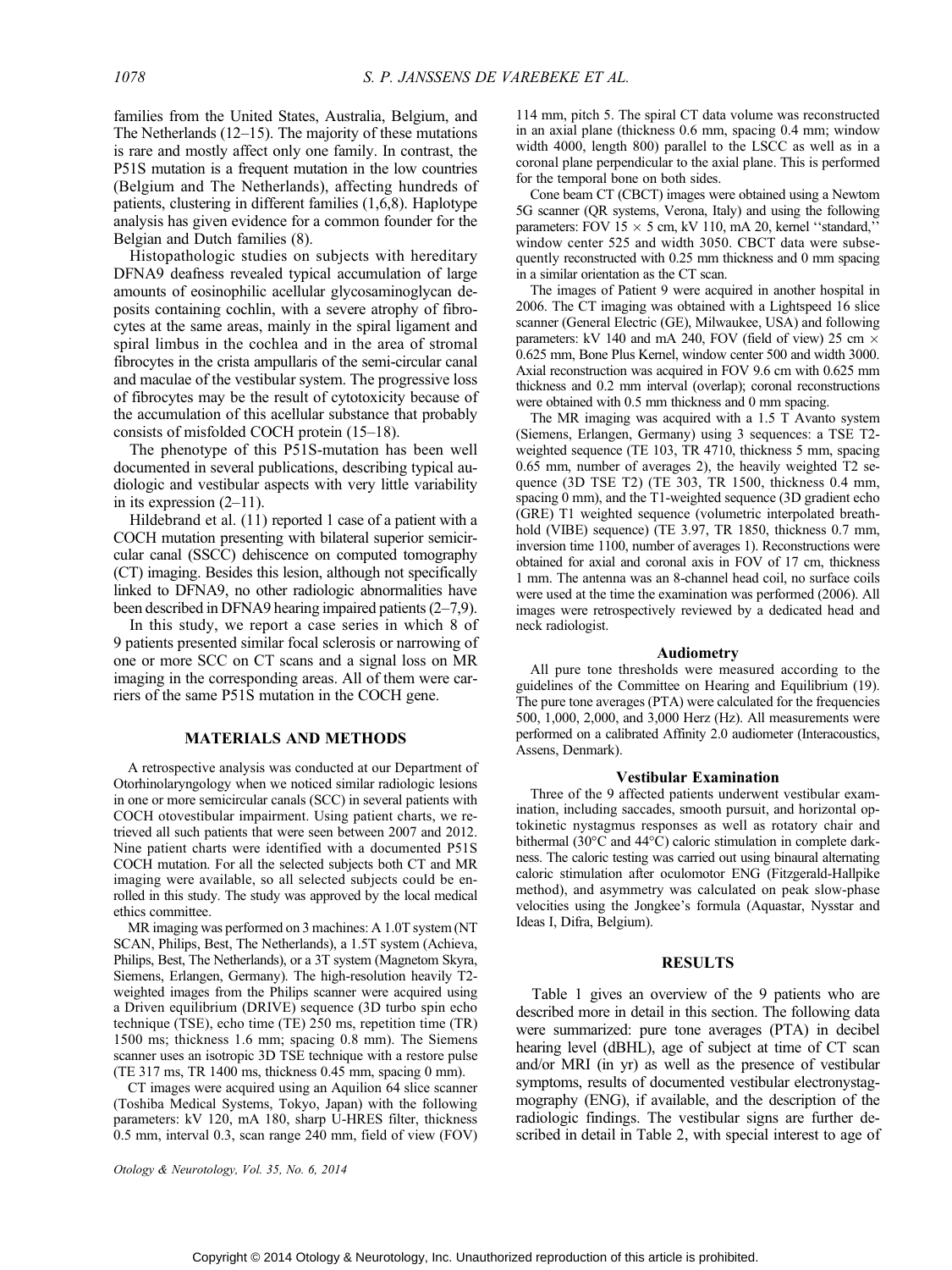| Patient        | <b>Sex</b><br>(F/M) | Age | <b>PTA</b><br>right ear* | <b>PTA</b><br>left ear* | Vestibular<br>symptoms | Abnormal<br><b>ENG</b> | CT lesion<br>right ear             | CT lesion<br>left ear    | MRI signall<br>loss right ear   | MRI signal<br>loss left ear |
|----------------|---------------------|-----|--------------------------|-------------------------|------------------------|------------------------|------------------------------------|--------------------------|---------------------------------|-----------------------------|
|                | M                   | 56  | 104                      | 76                      | $^{+}$                 | N/A                    | PSCC (focal)                       |                          | <b>PSCC</b>                     |                             |
| $\overline{2}$ | M                   | 65  | 88                       | 78                      | $+$                    | N/A                    | $SSCC ++$                          | $SSCC+$                  | PSCC/SSCC                       | PSCC/SSCC                   |
| 3(I)           | F                   | 63  | 83                       | 113                     | $+$                    | N/A                    | PSCC (narrowing +<br>hyperdensity) | LSCC/SSCC<br>(focal)     | <b>PSCC</b>                     | LSCC/SSCC/<br><b>PSCC</b>   |
| 4(I)           | M                   | 61  | 109                      | 105                     | $^{+}$                 | N/A                    | PSCC (focal)                       | <b>PSCC</b>              | <b>PSCC</b>                     | <b>PSCC</b>                 |
| 5(I)           | M                   | 66  | 104                      | 106                     | $^{+}$                 | N/A                    | PSCC (total)                       | <b>PSCC</b><br>(partial) | PSCC (total)                    | PSCC (partial)              |
| 6(II)          | M                   | 65  | 120                      | 71                      | $^{+}$                 | $100\%$ R              | PSCC (narrowing)                   |                          | PSCC (subtotal)/<br><b>SSCC</b> |                             |
| 7(II)          | F                   | 49  | 36                       | 40                      | $^{+}$                 | $41\% R$               |                                    |                          |                                 |                             |
| $8***(III)$    | M                   | 46  | 62                       | 8                       | $^{+}$                 | N/A                    |                                    |                          |                                 |                             |
|                |                     | 51  | 90                       | 58                      | $^{+}$                 | $100\%$ R              | PSCC (hyperdensity)                |                          | PSCC (LSCC)                     |                             |
| 9(III)         | F                   | 80  | 100                      | 95                      | $+$                    | N/A                    |                                    | <b>LSCC</b>              | Vestibule                       | <b>LSCC</b>                 |

TABLE 1. Overview of the patient's data: age (years), hearing thresholds (PTA), vestibular symptoms/anomalies, and lesions on computed tomographic scan and MRI of the patient series

\*PTA (pure tone averages calculated for the frequencies 500, 1,000, 2,000, and 3,000 Hz).

I: family I: Patients 3, 4, and 5 are siblings (brothers/sister).

II: family II: Patients 6 and 7 are siblings (brother/sister).

III: family III: Patients 8 and 9 are siblings (mother/son).

\*\*\*\* for patient 8, both PTA at the 2 visits with 5-year interval are included; SCC indicates semicircular canal; P, posterior; L, lateral; S, superior; and N/A, nonavailable.

emergence of the vestibular signs and details of vestibuloocular reflex (VOR) tests, when available.

Many of the selected patients were relatives, and 3 different families were identified. For the sake of clarity, in Tables 1 and 2, all members of the same family were assigned the Roman numerals ''I, II, and III'' next to their corresponding patient number.

All the selected patients were Caucasian, and for all of them, genetic testing revealed the presence of the P51S mutation in the COCH gene. All patients were seen between

TABLE 2. This table shows a more detailed overview of the vestibular signs and function in relationship with the age of the patients, hearing thresholds (dB HL), and radiologic findings

| Patient no.    | Age $(yr)$ at<br>examination | Age $(yr)$ at first<br>vestibular<br>symptoms | Vestibular symptoms*                                 | Vestibular<br>function $(VOR)**$          | Vestibular signs<br>prominent<br>$(Y/N)$ *** | PTA Right<br>$(dB HL)\$ | PTA Left<br>$(dB HL)\$ | Radiologic<br>lesion<br>$(Y/N)$ £ |
|----------------|------------------------------|-----------------------------------------------|------------------------------------------------------|-------------------------------------------|----------------------------------------------|-------------------------|------------------------|-----------------------------------|
|                | 56                           | 35                                            | Ménière-like, aural<br>fullness, dizziness           | N/A                                       | N                                            | 104                     | 76                     | Y(Right ear)                      |
| $\overline{c}$ | 65                           | 34                                            | Dizziness, vertigo, HMDO,<br>instability in the dark | N/A                                       | N                                            | 88                      | 78                     | Y(bilateral)                      |
| 3(I)           | 63                           | 40                                            | Dizziness, HMDO,<br>instability in the dark          | N/A                                       | N                                            | 83                      | 113                    | Y(bilateral)                      |
| 4(I)           | 61                           | $35 - 40#$                                    | Dizziness, instability<br>in the dark, HMDO          | N/A                                       | N                                            | 109                     | 105                    | Y(bilateral)                      |
| 5(I)           | 66                           | $35 - 40#$                                    | Dizziness, instability<br>in the dark, HMDO          | N/A                                       | N                                            | 104                     | 106                    | Y(bilateral)                      |
| 6(II)!         | 65                           | 33                                            | Ménière-like, aural fullness,<br>dizziness, vertigo  | Areflexia at right ear                    | N                                            | 120!                    | 71                     | Y(right ear)                      |
| 7(II)          | 49                           | 31                                            | Dizziness, instability                               | Severe hyporeflexia<br>$(41%)$ right side | Y                                            | 36                      | 40                     | N                                 |
| 8(III)         | 46                           | 34                                            | <b>Dizziness</b>                                     | N/A                                       | N                                            | 62                      | 8                      | N                                 |
|                | 51                           | 50                                            | Instability in the dark,<br>dizziness, Ménière-like  | Areflexia right side                      | Y                                            | 90                      | 58                     | Y(right ear)                      |
| 9(III)         | 80                           | 4th decade#                                   | Dizziness, HMDO,<br>instability in the dark          | N/A                                       | N                                            | 100                     | 95                     | Y(bilateral)                      |

\*HMDO = head movement-dependent oscillopsia.

\*\*VOR = vestibulo-ocular reflex test (details in method section).

Y/N: Yes/No.

\*\*\*Vestibular signs were quoted as a ''yes'' whenever the subjects presented with vestibular signs as a predominant complaint.

\$: PTA (dB HL): pure tone averages calculated for the frequencies 500, 1,000, 2,000, and 3,000 Hz.

 $f$ : Table 1 for details.

#: indicates whenever a precise age of the onset of the symptoms could not clearly be determined.

!: Patient 6 has previously undergone a surgical intervention to the right ear.

I: family I: Patients 3, 4, and 5 are siblings.

II: family II: Patients 6 and 7 are siblings.

III: family III: patient 8 (son) and 9 (mother).

N/A: non available.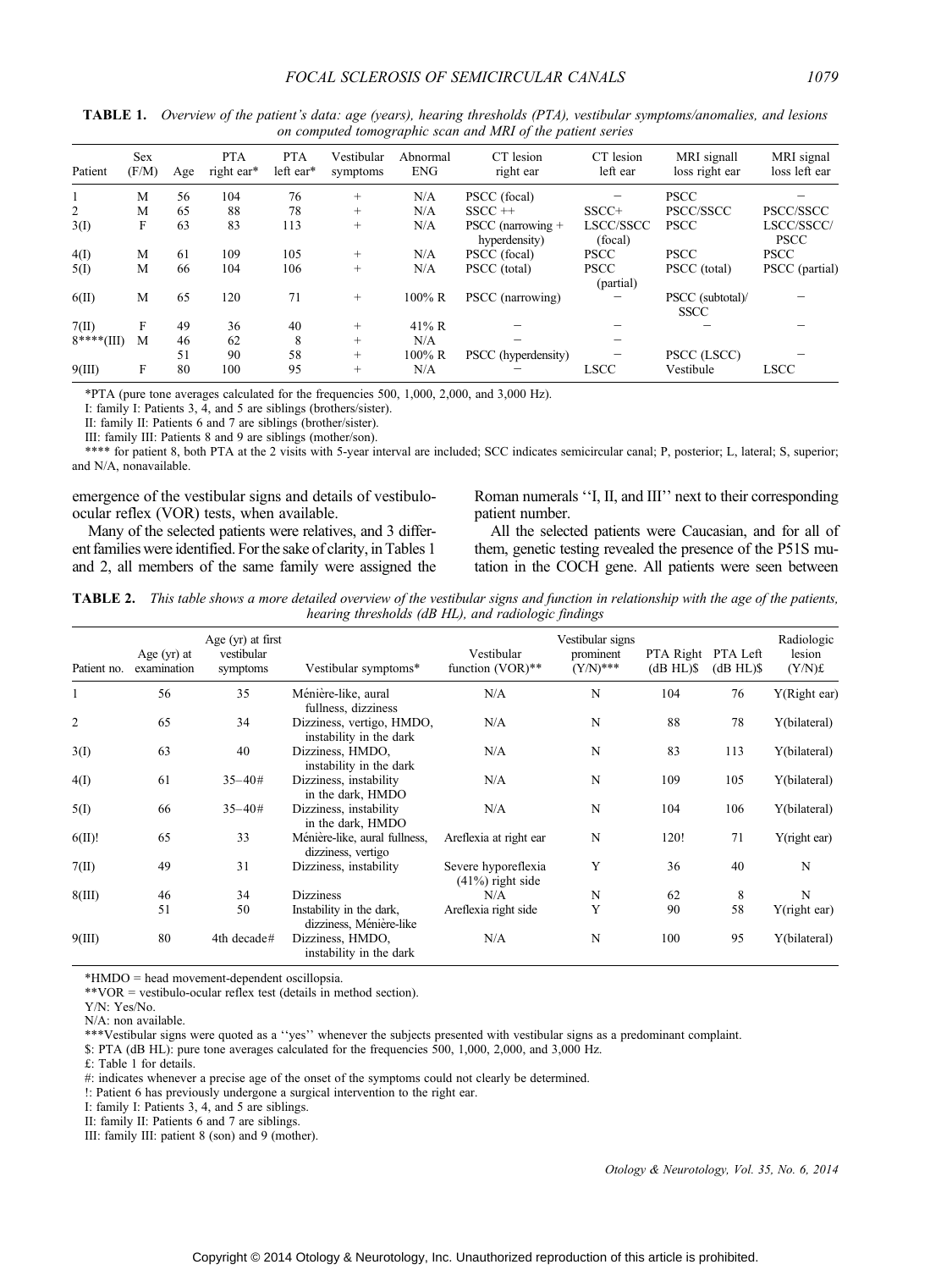

FIG. 1. A and B, CT and MR imaging of Patient 1: (A) patient 1: axial CT scan image of the right temporal bone showing a focal area of sclerosis in the PSCC (arrow). B, Patient 1: axial MR (NT scan) image: absence of fluid signal in the PSCC on the right (arrow) as compared with the left side.

the fifth and eighth decade, ranging from 46 to 80 years (median, 63 yr). Three of 9 subjects were female patients (Table 1). Typically, all patients experienced progressive imbalance and dizziness which began during the third to fourth decade, with increasing unsteadiness in the dark and HMDO developing within the following 10 to 15 years (see Table 2 for details). The vestibular signs were almost never predominant and were only mentioned during targeted history taking in the majority of the cases. Three of 9 patients exhibited more Ménière-like symptoms (Patients 1, 6, and 8; Tables 1 and 2). The vestibular signs were present in all subjects well before the emergence of the hearing loss. All these descriptions are in line with the previously described phenotype of DFNA9  $(2-11)$ .

Patient 1 presented to us at the age of 56 years, with complaints of sudden sensorineural hearing loss in the right ear. He had experienced fluctuating imbalance since the age of 35, with a subtle onset and slow progression toward a more Ménière-like syndrome, including aural fullness (Table 2). Pure tone audiometry showed thresholds (average at 500, 1,000, 2,000 3,000 Hz) of 104 dB HL PTA at the right ear and 76 dB HL PTA at the left ear (Figs. 9, 10 and 11). CT scan images (Fig. 1A) showed a focal area of sclerosis in the posterior semicircular canal (PSCC) on the right side correlating with signal loss in the PSCC at the same site on the heavily T2-weighted MR images (Fig. 1B) as compared with the normal signal on the patient's left side.

Patient 2, aged 65, presented with severe communication problems even with conventional hearing aids. The hearing thresholds at first presentation were 88 dB HL PTA (right) and 78 dB HL PTA (left) (Figs. 9, 10 and 11). Focal sclerosis of the superior semicircular canal (SSCC) was visible on CT imaging on both sides, although more pronounced on the right side (Fig. 2A). MRI demonstrated focal loss of signal in the left and right SSCC and PSCC on T2-weighted images (Fig. 2B). Figure 2B shows the absence of signal in the anterior limb of the SSCC on the right side corresponding with the findings on CT imaging. However, the T2 hyperintense (fluid) signal on MR imaging was absent in both limbs of the SSCC bilaterally on the more cranial images.

Patient 3 (family I) is the sister of patients 4 and 5 in this study. The hearing levels were 83 dB HL PTA (right) and 113 dB HL PTA (left) (Figs. 9, 10 and 11). Focal sclerosis was demonstrated on CT scans, at the level of the lateral SCC (LSCC) (Fig. 3A) and the anterolateral part of the SSCC of the left ear and a narrowing as well as densification of the PSCC was seen on the right ear, all of which correlated with T2 signal loss on MR imaging (left more than right). The normal fluid signal in the



FIG. 2. A and B, CT and MR imaging of Patient 2: (A) Patient 2: axial CT image of the right temporal bone: sclerosis of the anterior part of the SSCC (arrow) as compared with the normal situation in the posterior part. B, patient 2: axial MR (Achieva) image: loss of signal in the anterior part of the SSCC on the (patient's) right as compared with the normal situation in the posterior part and the contralateral side.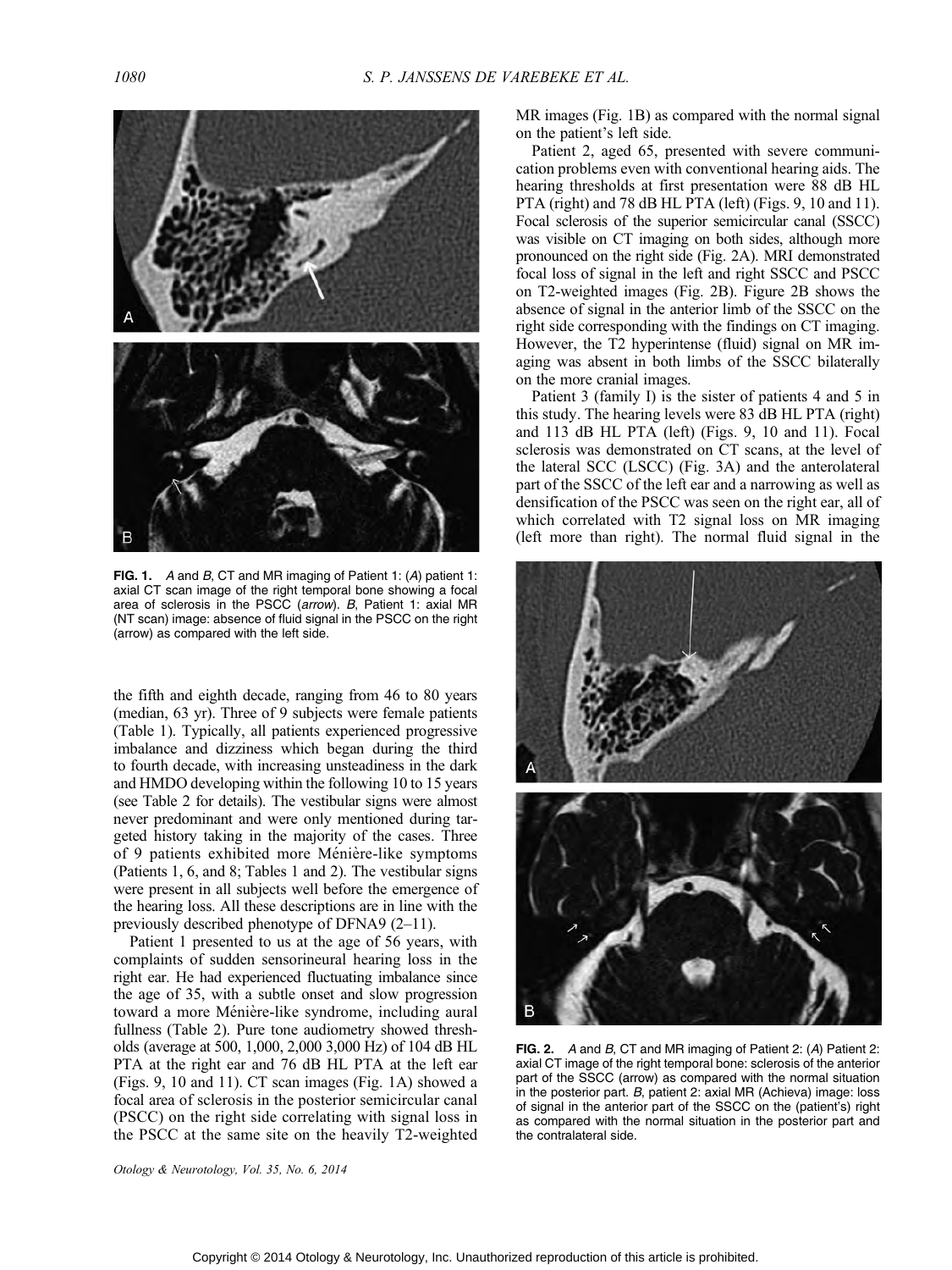

FIG. 3. A, B, and C, CT and MR imaging of Patient 3: (A) Patient 3: axial CT image of the left temporal bone: focal sclerosis of the anterior part of the LSCC (arrow). B, Patient 3: axial MR (Achieva): normal fluid signal in the anterior and posterior limb of the SCC in the right temporal bone; complete signal loss on the patient's left side. C, Patient 3: axial MR (Achieva) image: note the focal signal loss in the posterior part of the right PSCC (arrow) as compared with the normal left side.

SSCC was absent on the patient's left side (Fig. 3B). Note the partial lack of signal in the right PSCC (Fig. 3C).

Patient 4's hearing thresholds were 109 dB HL PTA  $(right)$  and 105 dB HL PTA (left) (Figs. 9, 10 and 11). Cone beam computed tomography (CBCT) images (Fig. 4A and B) revealed focal sclerosis of the central third part of the PSCC at both sides, with once more T2 signal loss at the same level on both sides on MR imaging. Note the partial volume effect in the LSCC bilaterally and the conflicting motion artefacts on the CBCT image warranting correlation with MRI.

The brother of patients 3 and 4, in this study patient 5, was first seen at the age of 66 with hearing loss of 104 dB HL PTA (right) and 106 dB HL PTA (left) (Figs. 9, 10 and 11). Computed tomography (CT) scans showed a total sclerosis of the PSCC on the right and partial sclerosis of the left ear (Fig. 5A). MR images revealed bilateral signal loss in the PSCC (Fig. 5B).

Patient 6 (family II) presented with hearing thresholds of 71 dB HL PTA (left) and 120 dB HL PTA (right) (Figs. 9, 10 and 11). The total deafness at the right side resulted from a previous stapedotomy (10 yr earlier and performed by another surgeon). Besides heavy vertigo and dizziness immediately after surgery, he experienced Ménière-like symptoms. Vestibular ocular reflex-tests (VOR) using electronystagmography (ENG) showed a total areflexia of the right vestibular organ, with directional preponderance to the right on the rotatory chair stimulation tests (21%), although the vestibular signs were not predominant (Table 2). There were no demineralization foci depicting possible otospongiotic foci, neither were there any signs of posterior semicircular canal dehiscence nor large vestibular aqueducts (LVA) on CT imaging. Instead, a narrowing of the right posterior semicircular canal (PSCC) could be seen on these



FIG. 4. A and B, CT and MR imaging of Patient 4: (A) Patient 4: axial CBCT image, slightly degraded because of motion artifacts. Bilateral sclerosis of the PSCC (arrows). Partial volume effect in the LSCC on both sides. B, Patient 4: axial MR (Achieva) image showing signal loss in the PSCC bilaterally (arrows).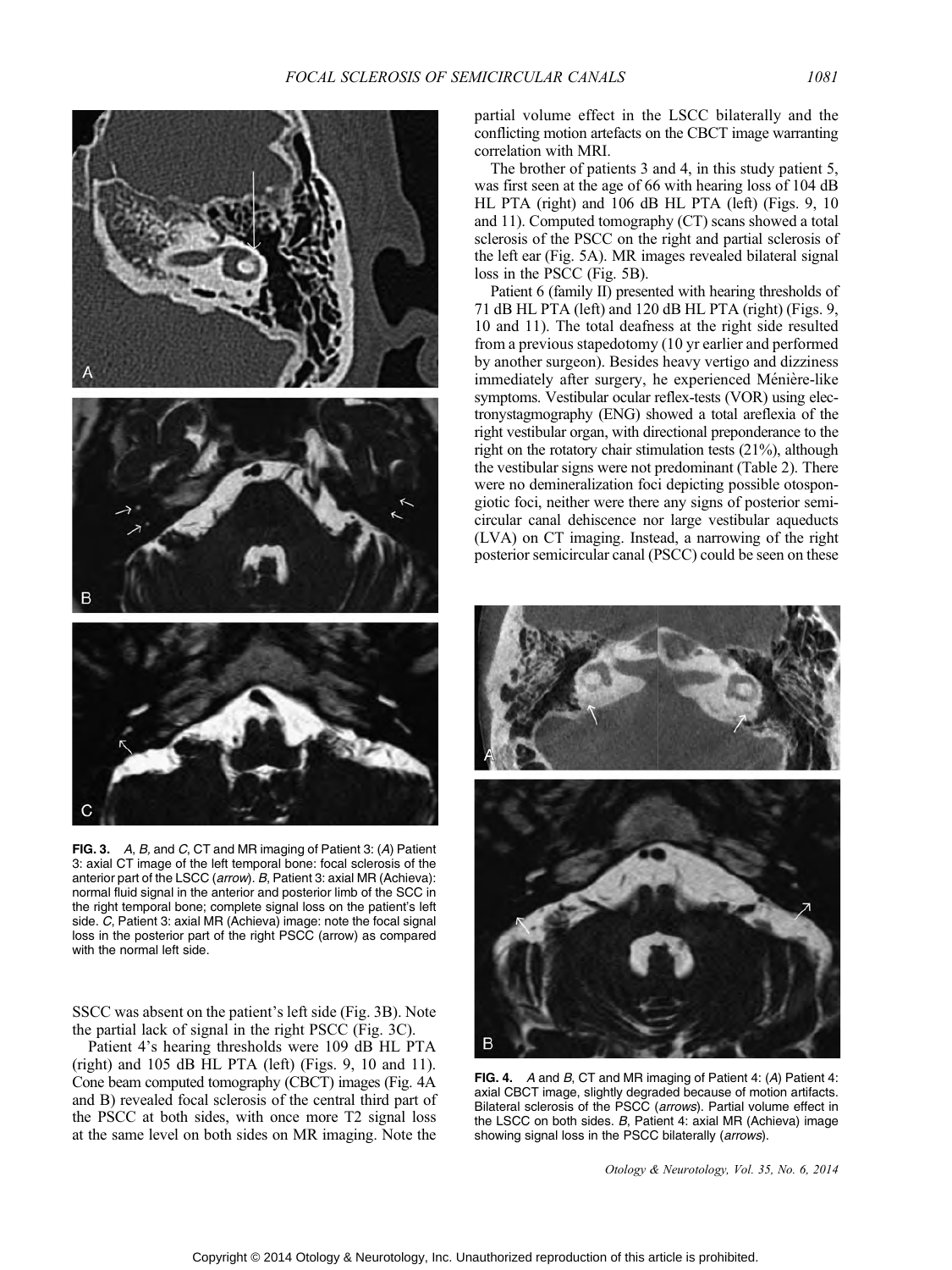

FIG. 5. A and B, CT and MR imaging of Patient 5: (A) Patient 5: axial CT image of the left temporal bone: subtle sclerosis of the PSCC (arrow). Compared with the normal signal in both limbs of the SSCC. B, Patient 5: axial MR (Skyra) image: bilateral absence of signal in the PSCC (arrows).

CT images (Fig. 6A). On MR T2-weighted images signal loss was found in the posterior part of the right SSCC, as well as subtotal obliteration of the PSCC at the same side (Fig. 6B).

The 46-year-old younger sister of the previous patient, in this study, Patient 7, was referred to us with increasing dizziness and tinnitus with hyperacousis since the age of 31. The vestibular signs were described as a permanent unsteadiness alternating with episodes of vertigo. ENG (VOR) showed a severe hyporeflexia of the right labyrinth (41%) and the horizontal semicircular function out of balance (35% directional preponderance to the right). She presented a PTA of 36 dB HL (right) and 40 dB HL (left), with nearly symmetrical steep downward curves starting from 1,500 Hz (Figs. 9, 10 and 11). No lesions could be demonstrated on CT or MR imaging.

Patient 8 (family III) presented at the age of 46 years with a history of hearing impairment and subtle imbalance for more than 20 years (34 years of age, see Table 2). Five years earlier, he had undergone a tympanoplasty at the right ear. At the first visit, his hearing levels were 68 dB HL PTA (right) and 8 dB HL PTA with high frequency loss (left) (Figs. 9, 10 and 11). He also experienced from multiple telengiectasia with nose bleedings because of a hereditary hemorrhagic telangiectasia (HHT, Osler-Weber-Rendu disease). CT imaging did not show any abnormality, except for a remodelled ossicular chain at the right side.

At the age of 51 years, he returned to our department because of rapid otovestibular deterioration resembling Ménière-like syndrome, with hearing levels of 90 dB HL PTA (right) and 58 dB HL PTA (left) (Figs. 9, 10 and 11). Vestibular examination (VOR) using ENG revealed a total areflexia of the right vestibular organ with complete central compensation (normal rotational chair tests). New CT and MRI imaging showed signal loss in the PSCC on the right and possibly faintly in the LSCC as compared with the healthy patient's left side (Fig. 7B). These findings corresponded with a discrete hyperdensity in the PSCC on the right on CBCT (Fig. 7A).



FIG. 6. A and B, CT and MR imaging of Patient 6: (A) Patient 6: axial CT of the right temporal bone showing focal subtle narrowing of the PSCC. B, patient 6: axial MR (Achieva) image: absent fluid signal in the PSCC on the patient's right side, compared with the normal signal on the left (*arrows*).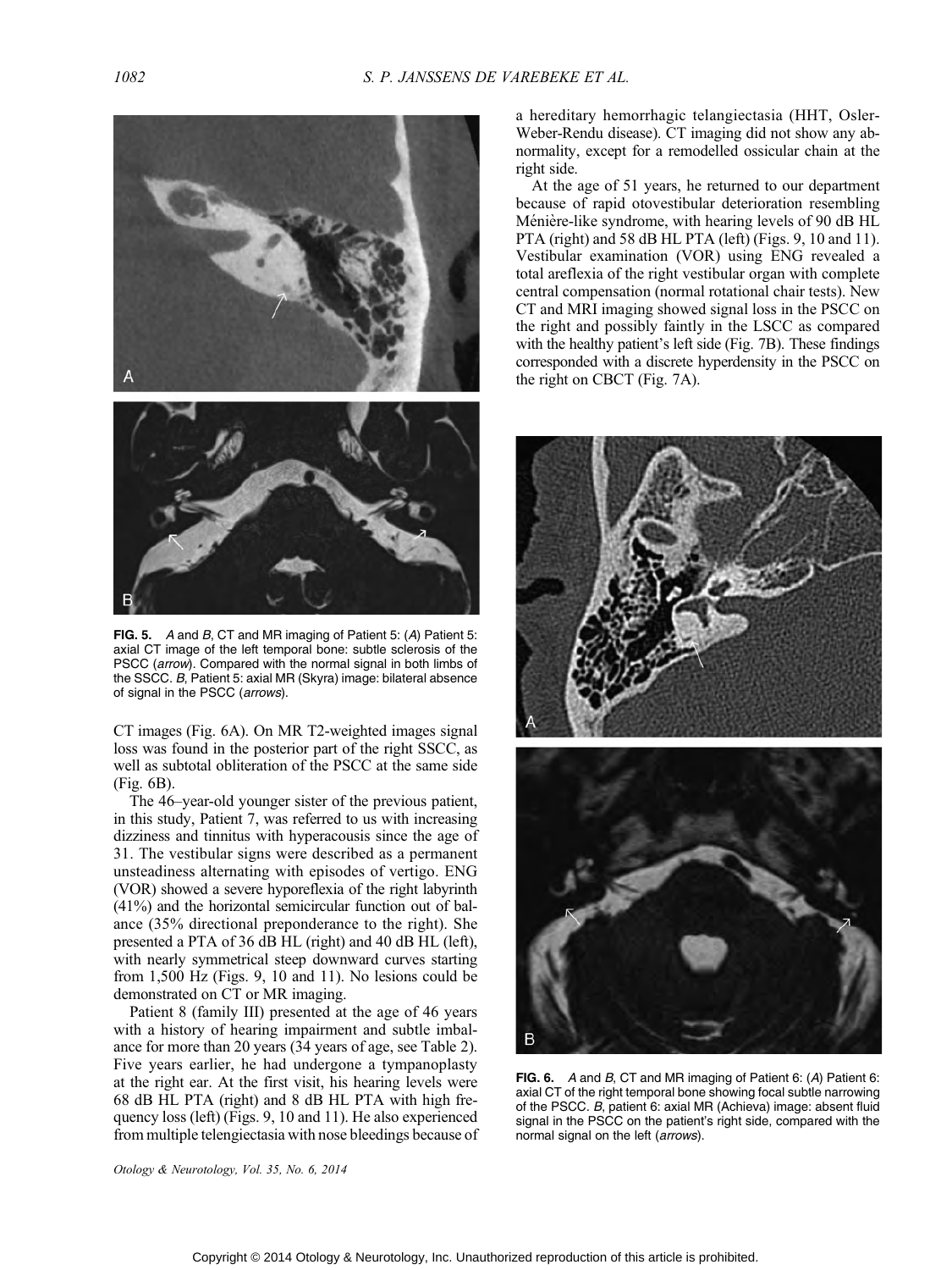

FIG. 7. A and B, CT and MR imaging of Patient 8: (A) Patient 8: axial CBCT image showing subtle higher density in the PSCC (arrow) (compare with the normal signal in the vestibulum). B, Patient 8: axial MR (NT Scan) images: decreased intensity of the fluid signal in the PSCC on the patient's right side (compared with the normal signal on the contralateral side (arrows)). Partial volume effect in the right LSCC.

Finally, patient 9, mother of patient 8(III), showed hearing levels of 100 dB HL PTA (right) and 95 dB HL PTA (left) (Figs. 9, 10 and 11). Like her son, she also had facial and oral telangiectasia due to Osler-Weber-Rendu disease (HHT).

CT scan showed a clear focal area of sclerosis in the left LSCC (Fig. 8A and B). MR imaging revealed signal loss in the posterior half of the vestibule on the right side and also signal loss at the most lateral portion of the left LSCC (Fig. 8C).

In summary, similar focal sclerotic lesions and/or narrowings in one or more semicircular canals were demonstrated on CT scan in eight of 9 patients, with a corresponding signal loss on T2-weighted MR imaging. In 1 patient, signal loss was also described in the posterior part of the vestibulum.

In 58% of the cases, the posterior semicircular canal (PSCC) was affected, whereas the superior (SSCC), lateral (LSCC) and vestibule were affected in 21%, 16% and 5%, respectively. Thirty-one percent (31.6%) of the lesions

on MR imaging were not detected on CT scans, suggesting fibrosis at these sites. The median threshold of the hearing loss in ears presenting these lesions was 104 dB HL PTA (ranging from 78 to 120 dB HL) compared with 58 dB HL PTA for those ears without any radiologic abnormality (range:  $8-76$  dB HL), which is statistically significant (Mann-Whitney U test,  $p < 0.001$ ) for all frequencies, except for 6 kHz ( $p < 0.05$ ) (Figs. 9 and 10A and B).

# DISCUSSION

DFNA9 is an autosomal dominantly inherited form of hearing impairment which is characterized by late onset otovestibular deterioration. It has been linked to a variety of mutations in the COCH gene and one of them, the P51S mutation, is known to be very common in the Low Countries (Belgium and The Netherlands) because of a common founder  $(2-7,12-15)$ .

During the last decade, many phenotype-genotype correlative reports helped to characterize the phenotype of this hereditary disease, including both its audiological and vestibular aspects, showing very little variability across subjects  $(2-9)$ .

Here we report radiographic abnormalities involving the semicircular canals in eight out of a series of nine mutation carriers (Table 1). To our knowledge, we are the first to report these findings.



FIG. 8. A, B, and C, CT and MR imaging of Patient 9: (A) Patient 9: Lightspeed 16-slice scanner (GE, Milwaukee, USA). Axial CT images of both temporal bones: arrow on an area of focal sclerosis in the left LSCC. B, patient 9: coronal CT image reconstructions confirming the sclerosis (arrow) on the left. C, Patient 9: 1.5 T Avanto (Siemand, Erlangen, Germany) 3D TSE T2-weighted images clear signal loss at the most lateral portion of the left LSCC (arrows).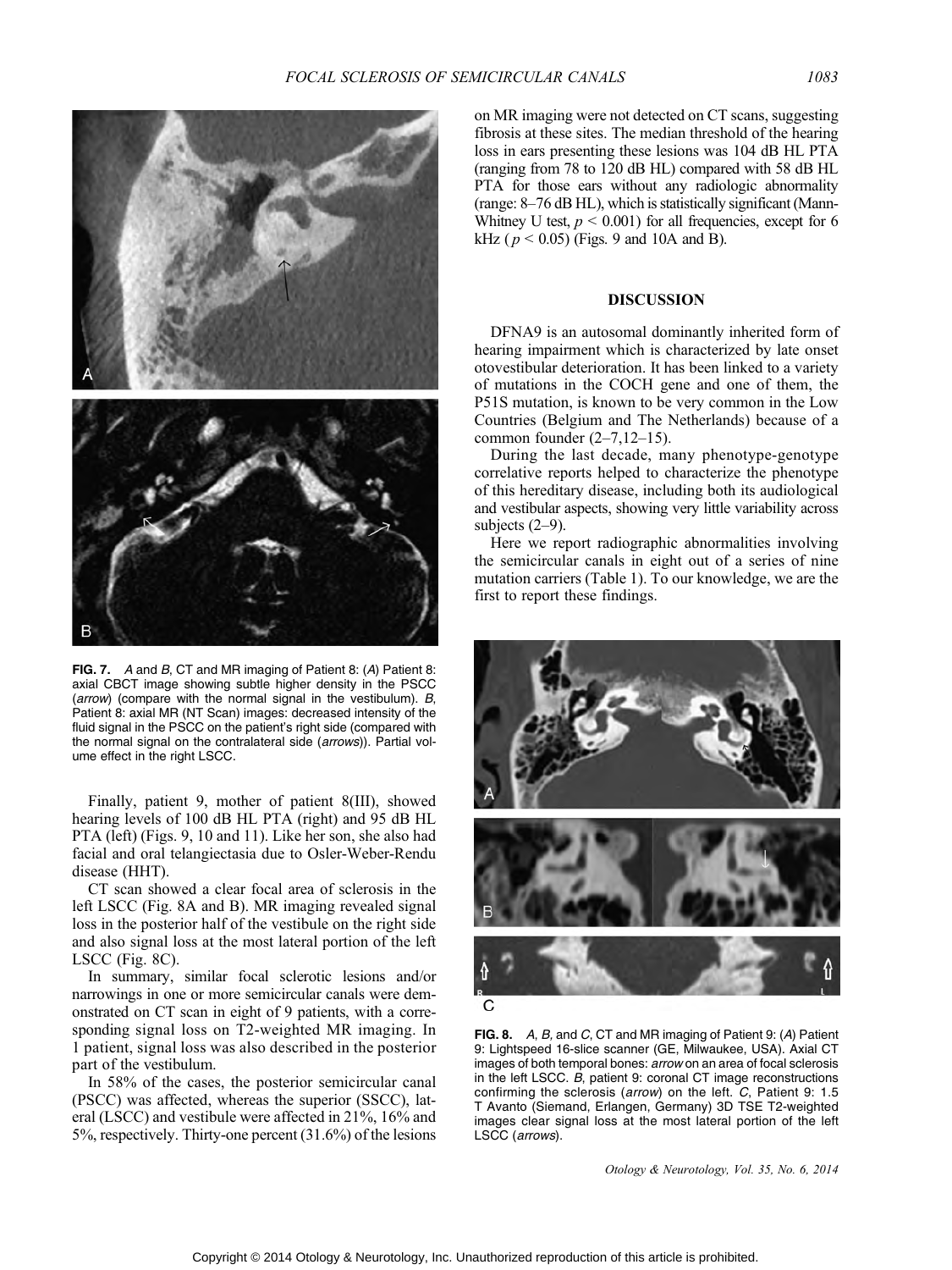

FIG. 9. Hearing thresholds (PTA in dB HL) with and without CT/ MRI lesions. PTA displayed in y-axis represents the pure tone average measured at 500, 1,000, 2,000, and 3000 Hz and expressed in dB HL. The ''no'' group represents those ears showing no lesions on radiologic data; the ''lesion''-group represents the ears with anomalies detected on CT/MR imaging (Table 1). Mann-Whitney U test:  $p < 0.000026$  ( $p < 0.001$ ).

Of the patients who demonstrated loss of signal in the semicircular canals on MR imaging, only 68,4% had corresponding CT findings. This suggests that fibrosis may be the initial pathology, followed by ossification. This observation was seen in patients numbered 2,3,5,6,8, and 9 (see previous section, Tables 1 and 2). Patient 2, more specifically, had a signal loss at the PSCC as well as the SSCC while the CT scans detected only abnormalities at the SSCC. MR images of patient 3 showed signal loss in both the right and left PSCC, whereas on CT scan, only the right PSCC featured abnormalities. The fifth patient had a complete and bilateral signal loss of the PSCC on MRI, whereas on CT scan, the left side only showed a partial sclerosis. In Patient 6, MRI lesions were detected at the SSCC and PSCC of the right ear, whereas only the PSCC was affected on CT scan. Also, Patient 8 displayed a complete signal loss at the PSCC and a faint loss at the LSCC on MRI with only a discrete PSCC hyperdensity on CT scan. Finally, in Patient 9, both MRI and CT imaging demonstrated focal sclerosis of the left LSCC, whereas only MR imaging was also able to detect a signal loss of the posterior part of the right vestibule.

Seven of the 9 patients we studied belong to 3 anamnestically unrelated families: family I (Patients 3, 4, and 5), family II (Patients 6 and 7), and family III (Patients 8 and 9). The degree of hearing impairment of Patients 2, 3, 4, 5, 6, and 9 was already advanced by the time of the investigation, whereas Patients 7 and 8 were seen at more early stages. It is noteworthy that (focal) sclerosis on radiologic investigation was obvious in all patients with pronounced hearing loss (see below).

All members of family I (Patients 3, 4, and 5) showed clearly visible and similar sclerotic lesions and were all in advanced disease stage with very poor hearing function. The members of the other 2 families (II and III) were each examined at different stages, making it difficult to draw conclusions. Patient 7 (family II) was probably investigated in an early stage with a bilateral high frequency hearing loss. Her elder brother (Patient 6) had more advanced hearing loss and did show lesions on medical imaging. Patient 8 (family III) was documented twice with a 5-year interval. First, the radiologic investigation was unremarkable (except for the ossicular reconstruction, see previous section), but 5 years later, lesions were visible, indicating a more advanced stage (Table 1). His mother, Patient 9, presented in a very advanced stage of the disease, and she also presented the radiologic findings.

The interpretation of the abnormalities in Patient 6 (family II) though is less straightforward because he had experienced a postintervention hearing loss. The CT and MRI findings may therefore be biased. However, the site and type of lesion is comparable to the other patients of this series and are unlikely to be caused by a surgical intervention.

The strong correlation between the severity of the hearing impairment and the presence of lesions on CT and MRI



FIG. 10. A and B. Box and whisker plots of the hearing thresholds displayed per frequency (PTA in dB HL) of all patients. Fig ''A'' represents the ears presenting radiologic abnormalities, and Fig ''B'' gives an overview of the thresholds of the unaffected ears. The Mann-Whitney U test were significant ( $p < 0.001$ ) for all frequencies, except for 6 kHz ( $p < 0.05$ ).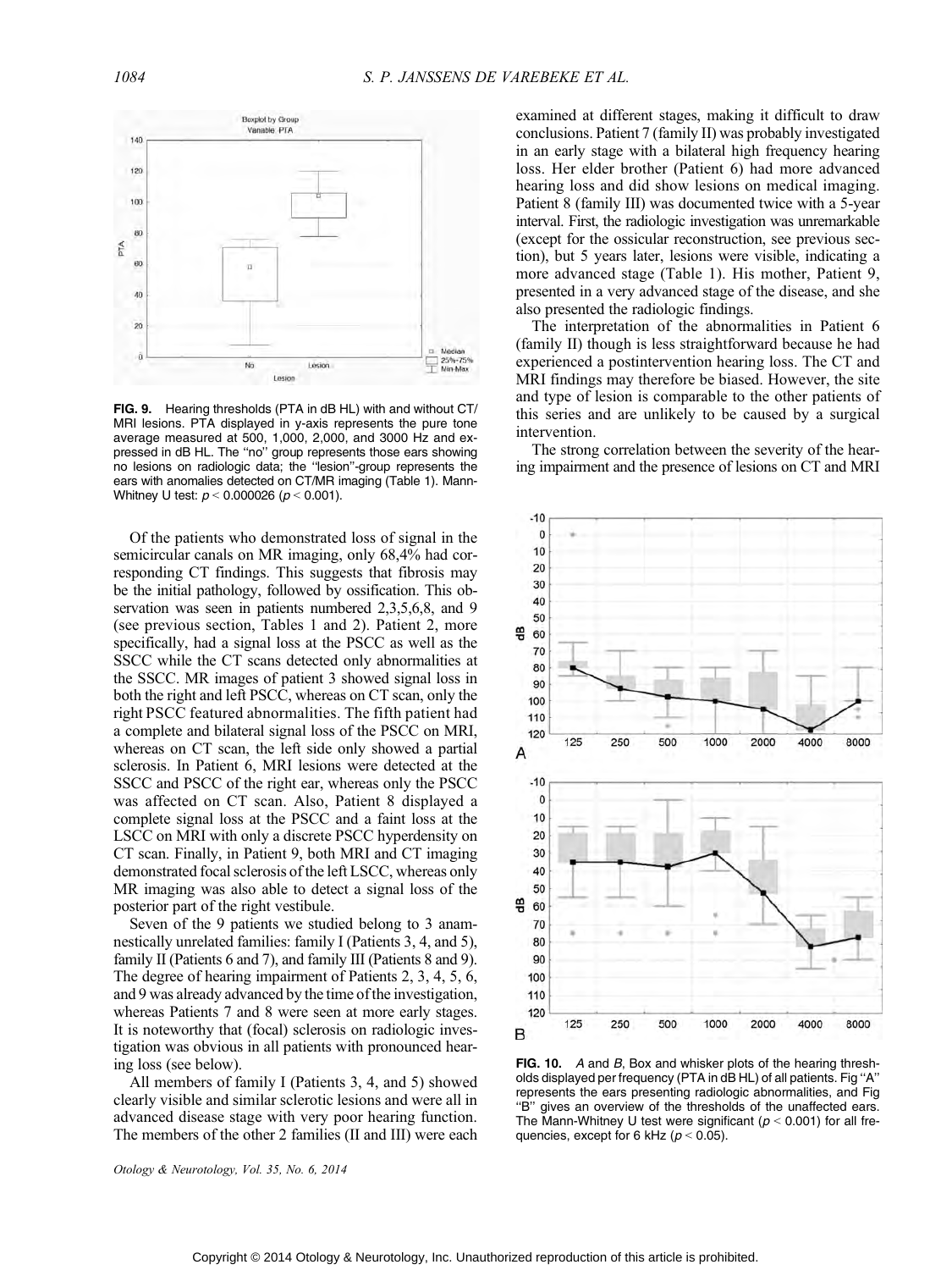is remarkable (Figs. 9, 10 and 11; Table 1), with a median loss of 104 dB HL in case of lesions compared with 58 dB HL in absence of radiologic findings. This strong difference  $(p < 0.001)$  suggests an interdependency between the radiologic findings and the degree of hearing loss, and it seems reasonable to assume that both are linked to the stage of the disease.

Unfortunately, this series does not allow correlating the radiologic findings with the degree of vestibular deterioration because the vestibulo-ocular reflex (VOR) tests (ENG) were only performed in 3 subjects (Table 2). Although all subjects reported vestibular symptoms having existed for many years by the time of their first visit, these were rarely the main complaint. Most subjects didn't even mention them spontaneously. When explicitly asked, most subjects articulated their vestibular symptoms as unsteadiness in the dark and increasing sense of instability and dizziness. Unsteadiness and instability in the dark was observed in all subjects aged 60 years or older (Table 2).

Bischoff et al. demonstrated in a large DFNA9 family study that vestibular impairment starts earlier (around the age of 34 yr), progresses more rapidly, and is usually more complete than the hearing impairment in P51S mutation carriers, with severe hyporeflexia observed around the age of 40 years, and total areflexia completed in the fifth decade (2,9). The vestibular signs described in Table 2 are also in line with these expectations.

The VOR test of Patient 7 (II) showed severe hyporeflexia at the age of 49, which is also in accordance with Bischoff's description. It is noteworthy that in this patient no radiologic abnormalities were detected.

Hildebrand et al. reported a DFNA9 case with bilateral superior SCC dehiscence identified at the age of 31 years (11). The CT scan did not show focal sclerosis. This may be explained by the patient's relatively young age, and our current finding that such lesions may only become apparent at later stages. It should be noted that the subjects described by Hildebrand were carrying a different COCH mutation (G88E) as compared with patients in this series



FIG. 11. Overview of all hearing thresholds of Patients 1-9. The thresholds of Patient 8 at first and second visits are also represented because the radiologic lesions appeared on the second radiologic investigation. Column A : all hearing thresholds of the ears with radiologic lesions (range, 78-120 dB HL PTA; median, 104 dB HL PTA), B: All hearing thresholds of the unaffected ears (range: 8-76 dB HL PTA, median: 58 dB HL PTA).

(11). As all our patients carry the same P51S mutation, it remains currently unclear whether the radiologic characteristics we discovered are also present in patients with other COCH mutations. However, our findings indicate that focal sclerosis is a common finding in advanced DFNA9 caused by the P51S mutation, and it seems reasonable to speculate that it could also be the case for other COCH mutations.

The subjects in this report were documented by both CT and MR imaging and most featured an advanced degree of otovestibular impairment. This is in contrast with other reports where the subjects were younger and less documented by medical imaging  $(2-11)$ . Therefore, it is well possible that these radiologic findings were not yet present in most patients and, hence, have escaped detection (2,9,11). Radiologic investigation of patients with other COCH mutations in an advanced disease stage will be an easy and rapid way of resolving this issue.

It remains unclear what really causes the sclerosis of the SCC. Because no enhancement of the SCC was seen after admission of gadolinium on T1-weighted images, the radiologic findings could be an end-phase of a slowly progressing inflammatory reaction, comparable with postmeningitic labyrinthine fibrosis followed by ossification, albeit slower and less aggressive in case of DFNA9. An alternative hypothesis could relate to protein misfolding and eosinophilic cochlin-containing deposits (17,18).

Because of the late appearance of such radiologic findings in DFNA9 patients, radiologic investigation probably does not offer benefits for an early DFNA9 diagnosis in patients suffering of progressive otovestibular deterioration. We remain convinced that molecular genetic analysis still remains the most important investigation to identify DFNA9. We consider the combination of CT and MRI good clinical practice in certain cases to differentiate between DFNA9 and other diseases such as Ménière's disease, cerebellopontine angle tumors, multiple sclerosis, dehiscent superior semicircular canal syndrome, and so on. Medical imaging may be particularly indicated whenever cochlear and/or vestibular implantation is considered or in case of more complex Ménière-like history (20,21).

A final consideration goes to the possibility that the radiologic findings in DFNA9 patients are resulting from modifier genes  $(22-24)$ . During the last decade, our understanding of hereditary hearing loss has been refined by functional studies of modifier genes of a number of hearing loss loci (22,23). The study of genetic modifiers for monogenic diseases presents opportunities for diseases with reduced penetrance, variable expressivity or a high phenotypic variability  $(22-24)$ . These types of variability can be due to other genetic factors, that is, genetic modifiers. However, for DFNA9 the phenotype is exceptionally uniform and the penetrance is complete  $(2-11)$ . Before genetic modifiers for DFNA9 could play a role of any importance, we would need to see much more clinical heterogeneity between patients with the same mutation. Hundreds of patients with the P51S mutation have been reported in the literature, and the group is phenotypically very homogeneous  $(2-11)$ , as it is also the case in this case series. It